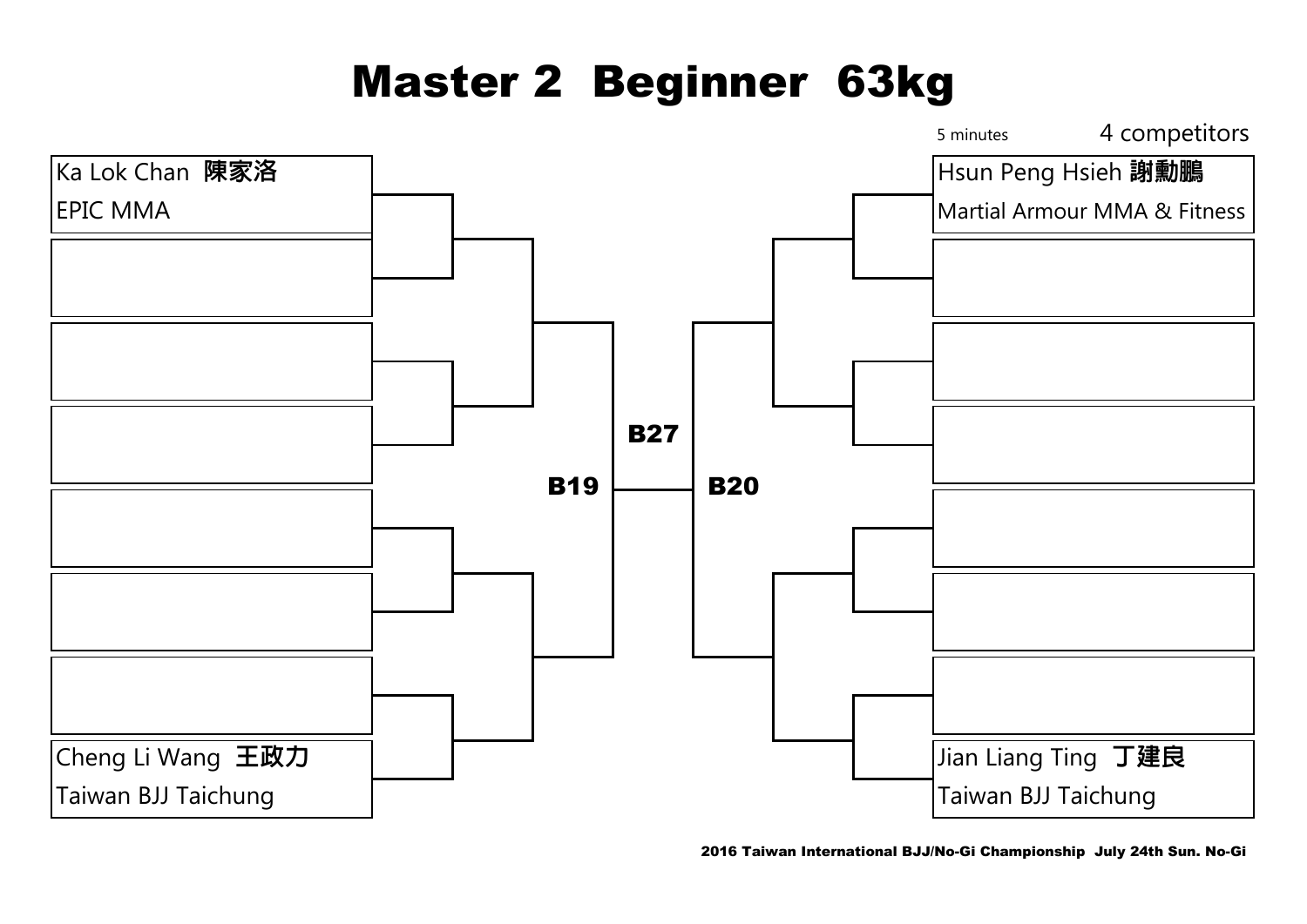# Master 2 Beginner 70kg



2016 Taiwan International BJJ/No-Gi Championship July 24th Sun. No-Gi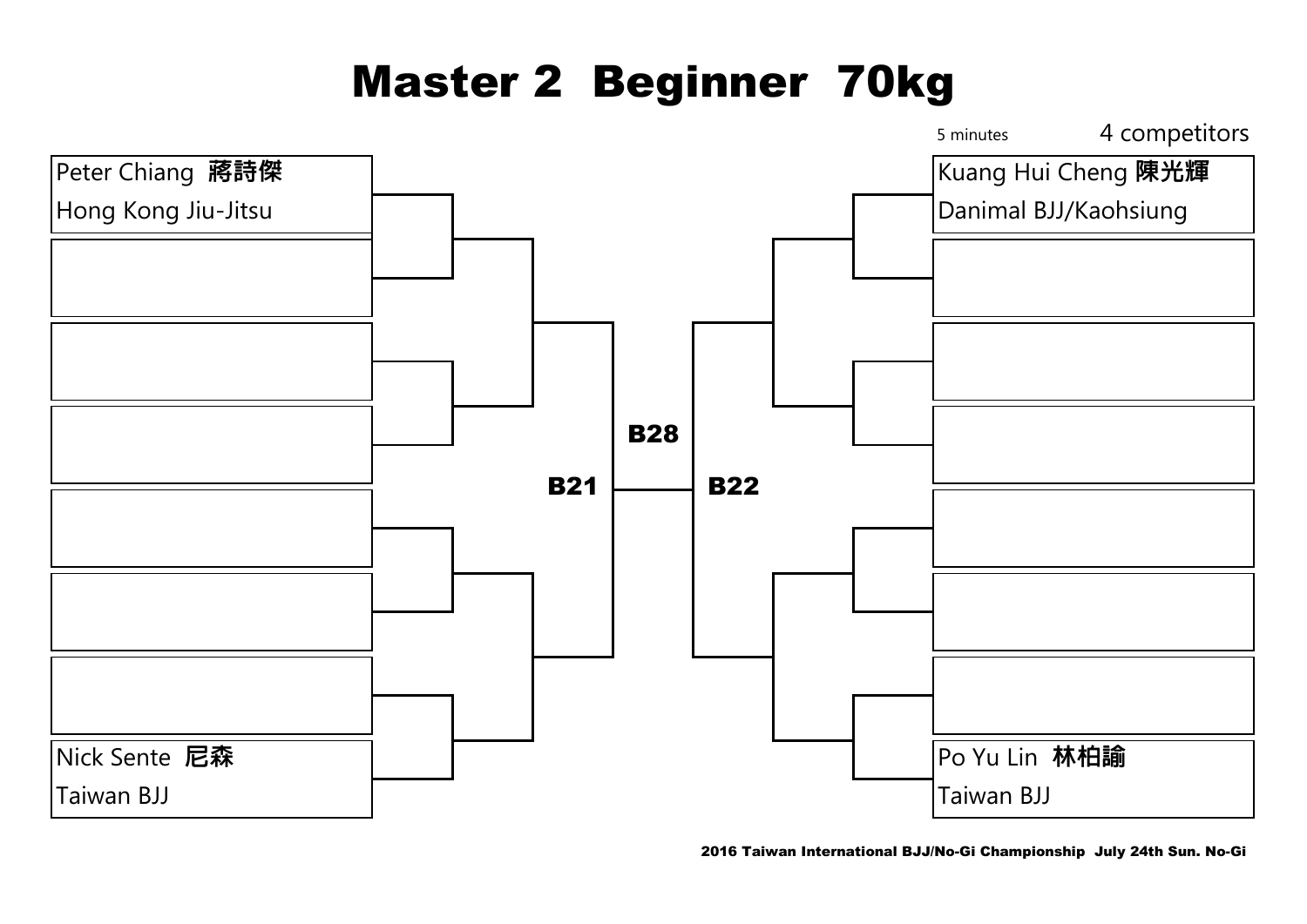# Master 2 Beginner 77kg



2016 Taiwan International BJJ/No-Gi Championship July 24th Sun. No-Gi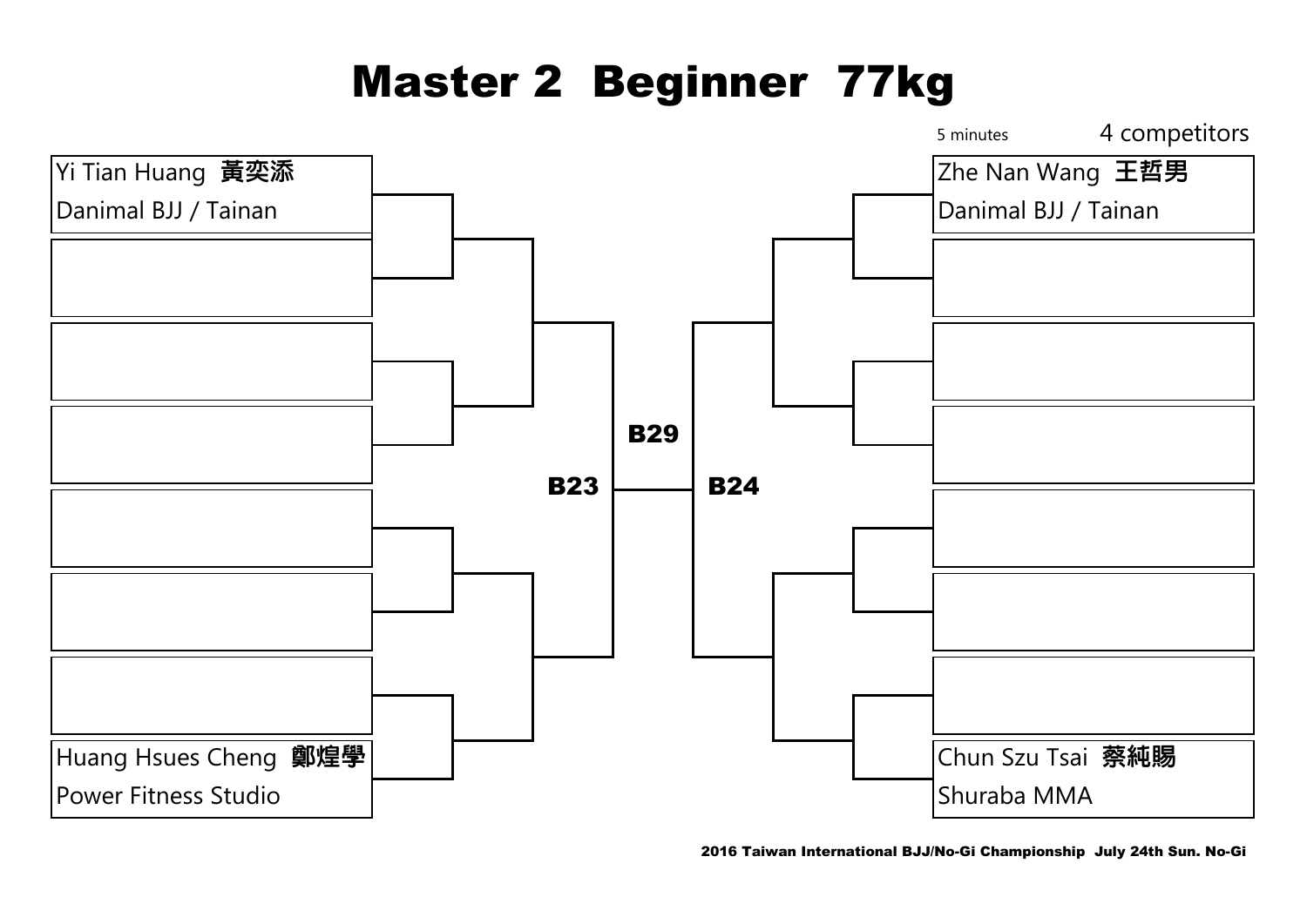### Master 2 Beginner 88kg



2016 Taiwan International BJJ/No-Gi Championship July 24th Sun. No-Gi